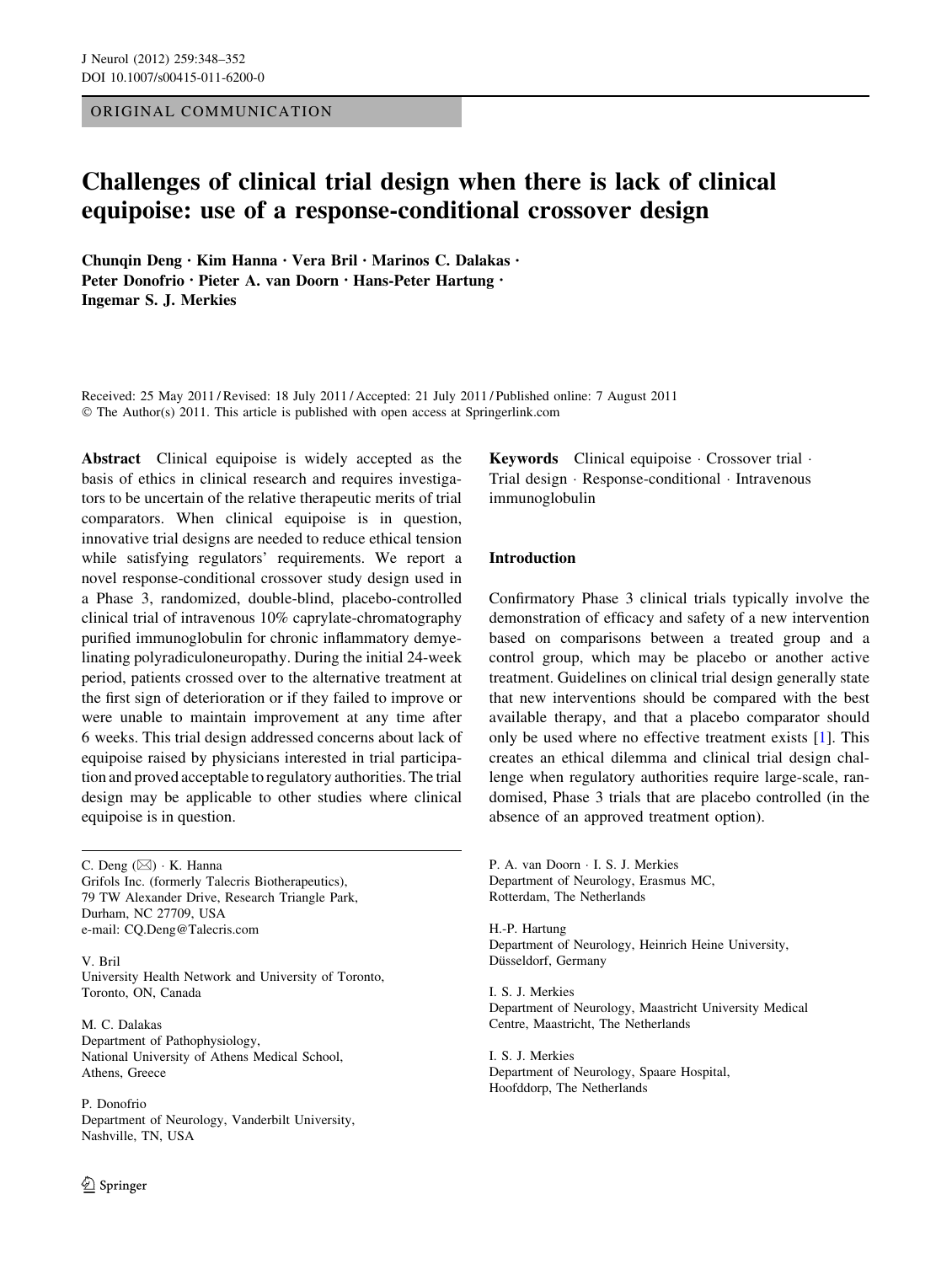As an example, intravenous immunoglobulin (IVIg) has been considered first-line therapy in chronic inflammatory demyelinating polyradiculoneuropathy (CIDP) for several years, based on evidence from small trials that IVIg is beneficial [\[2](#page-4-0)]. In the absence of an approved treatment for CIDP, gaining regulatory approval for the use of IVIg in CIDP required the conduct of large-scale, placebo-controlled Phase 3 trials.

A randomized, double-blind, controlled design (RCT) is the gold standard for confirmatory trials. Strengths of the RCT design include reduction or elimination of patient selection bias, minimization of imbalance of covariates such as prognostic factors, and enhanced reliability of statistical analysis due to the introduction of randomization [\[3](#page-4-0)]. Yet the RCT design also presents methodological and ethical challenges, including dilemmas in choosing the most suitable comparator, in ensuring an honest null hypothesis, and in designing studies that are not only acceptable ethically to physicians and patients but also meet the rigorous standards for Phase 3 trials required by regulatory authorities to support licensure. The latter challenge is the focus of this article and revolves around the concept of clinical equipoise.

#### Clinical equipoise

The ethics of clinical research require a state of clinical equipoise to exist between the comparator treatments. The term "clinical equipoise" was introduced in 1987 by Freedman [[4\]](#page-4-0), who defined it as a state of genuine uncertainty on the part of the clinical investigator about the relative therapeutic merits of the treatment arms in a trial. An investigator who has good reason to believe that one treatment is superior is obliged ethically to offer that treatment to patients.

While the results of RCTs invariably show that treatments differ in their effects, clinical equipoise at the start of a trial and throughout its duration protects patients from knowingly being exposed to inferior treatments. Progress in clinical medicine relies heavily on the willingness of patients to take part in clinical trials and evidence shows that they are only willing to participate in RCTs if there is an acknowledgment of expert uncertainty and if clinical equipoise exists [\[5](#page-4-0)]. Without clinical equipoise, investigators may be unwilling to risk their patients being randomized to a treatment arm (or placebo) that data indicate may be inferior, while patients are unlikely to enroll for the same reason.

# The ethical debate surrounding clinical equipoise and RCTs

The principle of clinical equipoise as the basis of clinical research ethics has come under increasing criticism in recent years [[6–10\]](#page-4-0). Miller and colleagues argue that clinical research and therapeutic practice are distinct activities with different goals, and are governed by different ethical principles [[8,](#page-4-0) [9,](#page-4-0) [11,](#page-4-0) [12\]](#page-4-0). In their view, physicians in clinical practice have a moral obligation to provide patients with optimal care, whereas investigators in clinical trials have a primary duty to increase scientific knowledge, which may be at the expense of their secondary duty—to prevent harm to experimental subjects. This view has been regarded as unsatisfactory by many because it requires an implausible moral dissociation whereby trial investigators must ignore the professional obligations that they have as physicians [\[13](#page-4-0)].

The question arises as to whether clinical equipoise can ever exist in late-stage development trials. Some evidence for the new treatment under test always exists before a confirmatory RCT is conducted, including data from in vitro and animal experiments, data from uncontrolled clinical studies, evidence for the same treatment in other diseases, and evidence for similar treatments in the same disease [\[14–16](#page-4-0)]. Clinical equipoise may also be challenged by the accumulation of data during an RCT. To maintain clinical equipoise, investigators are usually prevented from looking at the accumulating data during the study, and an independent data monitoring committee may be tasked with stopping or modifying the trial if the accumulating data indicate that this is necessary. This approach is generally effective, with the notable exception of situations where test drugs become identifiable by virtue of having noticeably different side-effect profiles.

# A novel response-conditional crossover trial design to ease concerns about lack of equipoise

When clinical equipoise is in question, as is undoubtedly the case with placebo-controlled trials, drug manufacturers and regulatory bodies share an obligation to utilize clinical trial designs that remove investigators' ethical objections and protect patients while providing the regulators with appropriate evidence to grant approval. Without this imperative, there is a risk of patients being denied access to an effective treatment for a condition where no equivalent treatment option exists.

Response-adaptive clinical trial designs utilize outcome data that accumulate as the trial progresses to assign more patients to the better treatment arm. An alternative novel approach is to use a response-conditional crossover study design. This study design was adopted for a randomized, double-blind, placebo-controlled, pivotal, Phase 3 trial of 10% caprylate-chromatography purified immune globulin intravenous (IGIV-C; Gamunex<sup>®</sup>, Talecris Biotherapeutics, Research Triangle Park, NC, USA) for the treatment of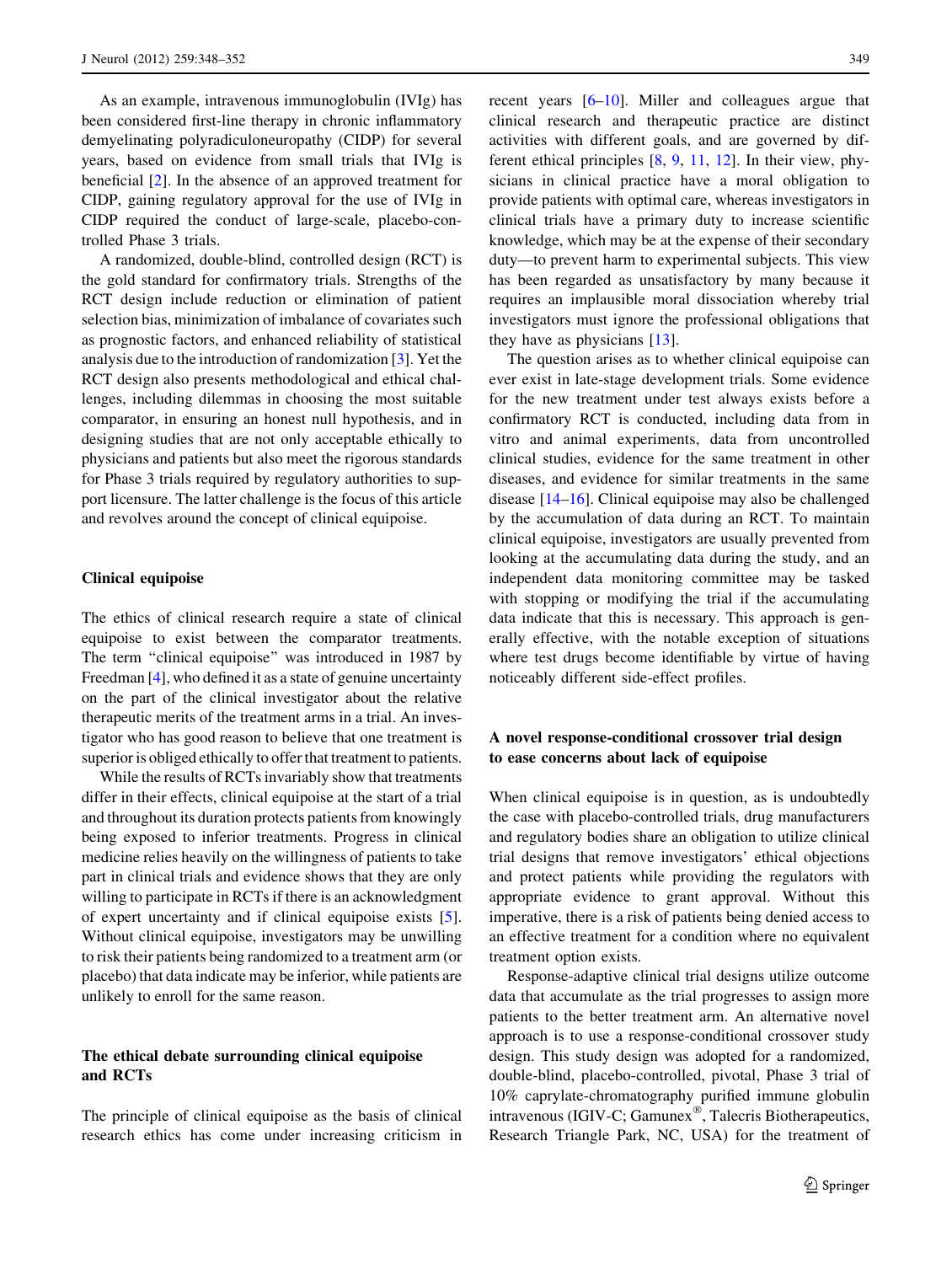CIDP [\[17](#page-4-0)]. This response-conditional crossover design differed from a typical crossover design and a responseadaptive design in a number of ways, as outlined in Table 1.

At the start of the IGIV-C CIDP efficacy (ICE) study, there was a lack of clinical equipoise. Three of four small, short-term, placebo-controlled studies had suggested that IVIg was efficacious in patients with CIDP [\[2](#page-4-0)]. Subsequently, a meta-analysis concluded that IVIg improved disability in patients with CIDP for at least 2–6 weeks compared with placebo, and had similar efficacy to plasma exchange and oral prednisolone [[2\]](#page-4-0). Furthermore, IVIg was being used in several countries to treat patients with CIDP (even though the labelling for IVIg did not include CIDP as an indication), and IVIg was recommended as a first-line treatment option for CIDP in clinical practice guidelines [\[18–20](#page-4-0)]. Because of the lack of equipoise, investigators were unwilling to expose patients to long-term placebo treatment. Therefore, a trial had to be designed in which exposure to placebo was minimized.

The prospectively designed, randomized, double-blind, placebo-controlled ICE study included an initial treatment period incorporating response-conditional rescue crossover that is the focus of this paper and an extension phase (Fig. [1](#page-3-0)). After screening, patients were randomised in a 1:1 ratio to receive either IGIV-C or placebo. Patients randomized to IGIV-C received a loading dose of 2 g/kg over 2–4 days followed by a maintenance infusion of 1 g/kg over 1–2 days every 3 weeks for up to 24 weeks. Albumin  $(0.1\%)$  was used as the placebo.

During this first period, patients either remained on their randomized treatment or switched to the alternative treatment depending on their treatment responses [[17\]](#page-4-0). Nonresponders or ''rescued'' patients received the alternative treatment for up to 24 weeks and were withdrawn from the study if no improvement was seen after one infusion of the alternative treatment or if improvement was not maintained during the crossover period. Patients who showed maintained improvement and completed 24 weeks of treatment in either the first or crossover periods were eligible for re-randomization in a blinded 24-week extension phase. During the extension phase, patients were again withdrawn from the trial if improvement was not maintained.

This response-conditional crossover trial design enabled the inclusion of a placebo arm to meet regulatory requirements, while minimizing ethical concerns about placebo treatment (the duration of exposure to treatment was short for any therapy that did not provide sustained improvement in the patient's condition) [\[17](#page-4-0)]. Importantly, the design was valid for the primary endpoint: completion of the first period without crossover (IGIV-C responders 54.2% vs placebo responders 20.7%;  $p = 0.0002$ ). The results from the crossover period provided verification of these findings (IGIV-C 57.8% vs placebo crossover completers 21.7%;  $p = 0.005$ ). Overall, the study design reduced patient exposure to the inferior treatment in favour of the agent with superior efficacy (see Table [2](#page-3-0)).

The response-conditional crossover trial design has some limitations. It requires investigators to be vigilant to ensure that crossover is applied correctly to avoid patients remaining on therapy to which they are not responding. In addition, due to differences in duration of drug exposure, the safety data need to be adjusted to provide incidences of adverse events per infusion.

A greater limitation is the reduction in the data that can be collected during the latter stages of the study, due to enhanced patient crossover or drop-out (withdrawal). In the

|                                                                                                                                                             | Response-conditional crossover design                                                       |  |
|-------------------------------------------------------------------------------------------------------------------------------------------------------------|---------------------------------------------------------------------------------------------|--|
| (a) Typical crossover design                                                                                                                                |                                                                                             |  |
| Patients cross over at the end of the first period                                                                                                          | Patients cross over at any visit so long as the criterion is met                            |  |
| All patients enter the second period                                                                                                                        | Not all patients enter the second period (extension phase)                                  |  |
| Patients have a fixed length of exposure (unless they drop out)                                                                                             | Patients have different lengths of exposure                                                 |  |
| Data for the first period and second period are usually analyzed<br>together with a mixed model                                                             | Data for the first period and second period (extension phase) are<br>analyzed separately    |  |
| (b) Response-adaptive design                                                                                                                                |                                                                                             |  |
| Adaptive design                                                                                                                                             | Not an adaptive design                                                                      |  |
| Adaptation depends on the outcome from other patients who have<br>already been enrolled                                                                     | Adaptation is "within-patient" and dependent on each patient's own<br>response to treatment |  |
| Relies on an unblinded group for implementation                                                                                                             | Does not rely on an unblinded group                                                         |  |
| Dynamic randomization and unbalanced treatment assignment                                                                                                   | The initial randomization is preserved and treatment assignment is<br>balanced              |  |
| Patients remain in treatment arm to which they were randomized until Patients cross over to alternative treatment arm upon non-response<br>primary endpoint |                                                                                             |  |

Table 1 A comparison of the response-conditional crossover design with (a) a typical crossover design and (b) a response-adaptive design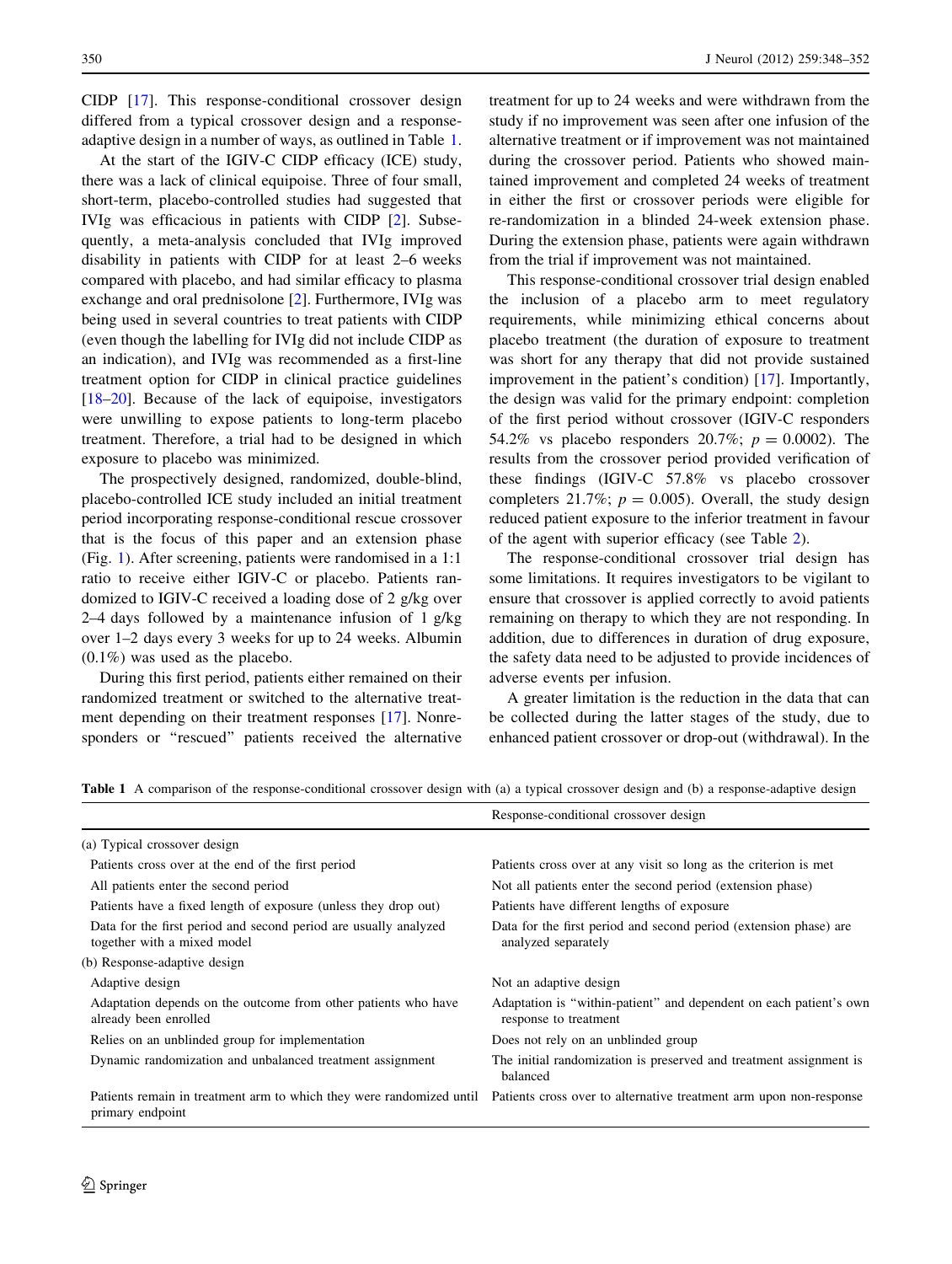<span id="page-3-0"></span>

Fig. 1 The ICE study—a response-conditional crossover trial design [\[17\]](#page-4-0). Reprinted from [\[17\]](#page-4-0) with permission from Elsevier

Table 2 Treatment exposure in

| $\frac{1}{2}$ realised exposure in<br>the ICE study $[17]$ |                                         | Treatment group |           |
|------------------------------------------------------------|-----------------------------------------|-----------------|-----------|
|                                                            | IGIV-C                                  | Placebo         |           |
|                                                            | First period                            |                 |           |
|                                                            | $\boldsymbol{N}$                        | 59              | 58        |
|                                                            | Duration of exposure (weeks), mean (SD) | 16.9(9.0)       | 10.2(7.7) |
|                                                            | Number of infusions received, mean (SD) | 7.2(3.7)        | 5.0(3.7)  |
|                                                            | Crossover period                        |                 |           |
|                                                            | $\boldsymbol{N}$                        | 45              | 23        |
|                                                            | Duration of exposure (weeks), mean (SD) | 16.5(9.6)       | 9.1(8.7)  |
|                                                            | Number of infusions received, mean (SD) | 7.4(4.1)        | 3.9(2.9)  |

case of the ICE study, secondary efficacy endpoints included changes in grip strength and nerve conductions from baseline to the end of the first period (up to week 24). The results for these secondary endpoints were supportive of the results for the primary endpoint, but as patients could be crossed-over to the alternative therapy at various time points during the first period, the number of patients providing data to week 24 was reduced. Furthermore, the number of patients in the extension phase was reduced because patients who were crossed over to the alternative treatment were discontinued if they failed to improve and maintain improvement based on the adjusted INCAT disability score.

Despite the limitations discussed above, the responseconditional crossover trial design appears to provide a rigorous evaluation of the drug under test. The ICE study results [[17\]](#page-4-0) confirmed the efficacy of IGIV-C in treating CIDP observed previously [\[2](#page-4-0)] and resulted in successful licensure in the US, Canada, Europe, and elsewhere.

# **Conclusions**

The development of innovative trial designs may help to ease concern about the lack of clinical equipoise in clinical trials while providing the clinical trial data required to support regulatory approvals. In the case of the ICE study, a novel response-conditional crossover design addressed concerns about lack of equipoise raised by physicians interested in trial participation. The design minimized patient exposure to the inferior treatment and proved acceptable to both investigators and regulatory authorities. We conclude that trial sponsors should collaborate with investigators, experts in the field, and regulatory authorities